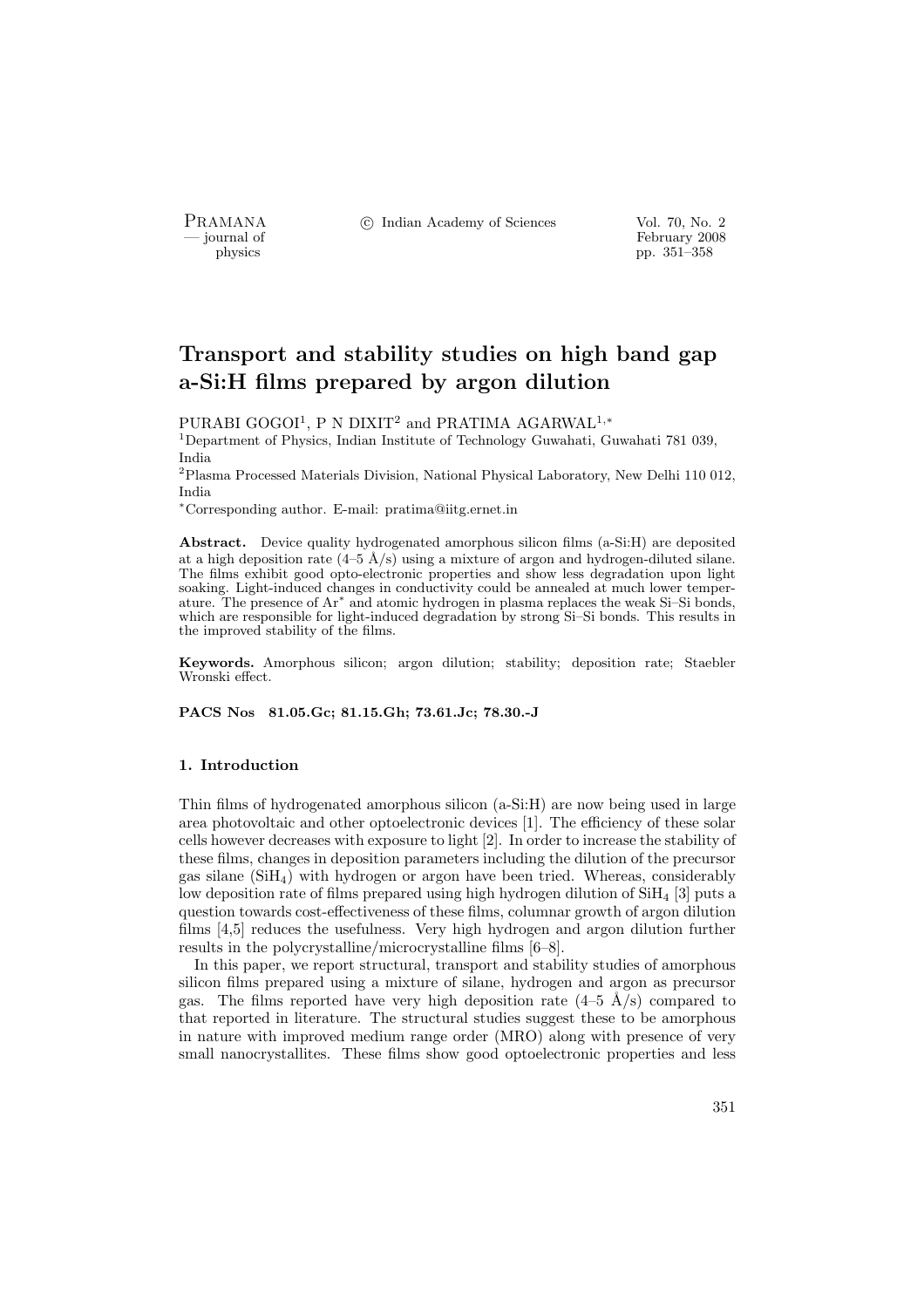**Table 1.** Deposition condition, thickness and band gap  $(E_G)$  of a-Si:H films used in the present study. The argon dilution ratio was varied by varying silane flow rate in the chamber. Argon dilution ratio  $R$  is defined as the ratio of argon flow rate to equivalent pure silane flow rate. All the films were deposited for 20 min.

| Sample<br>No.  | Flow rate $5\%$<br>$SiH4$ in $H2$<br>(SCCM) | R   | Thickness<br>(mm) | $E_{\rm G}$ (eV) | Deposition rate<br>$(\AA/\mathrm{s})$ |
|----------------|---------------------------------------------|-----|-------------------|------------------|---------------------------------------|
|                | 40                                          | 100 | 535               | 1.87             | 4.46                                  |
| $\overline{2}$ | 20                                          | 200 | 494               | 1.90             | 4.12                                  |
| 3              | 10                                          | 400 | 461               | 1.84             | 3.84                                  |
| 4              | 6.4                                         | 630 | 160               | 2.16             | 1.32                                  |

degradation after long term light soaking and the light-induced changes could be annealed at much lower temperature  $(<150°C$ ). The p-i-n solar cells with i-layer deposited using these conditions are likely to show better stability.

# 2. Experimental

Thin films of a-Si:H (about 160–535 nm) are deposited by RF PECVD technique on Corning 7059 glass substrates using the precursor gases hydrogen diluted silane (5% silane in hydrogen) and argon in a load lock based chamber. The base pressure of the chamber has been better than  $10^{-7}$  Torr. Prior to deposition, the argon flow rate is fixed so that a constant pressure of 0.355 Torr is achieved in the chamber without any silane flow. Silane flow rate is then varied in the range  $6.4-40$  SCCM to get different argon dilution ratios  $(R)$ . The substrate temperature and RF power for all the films are 300◦C and 60 W respectively. While deposition, the pressure in the chamber is kept constant at 0.7 Torr without disturbing the argon and silane flow rate. The deposition conditions as well as the estimated thickness and band gap of the films are shown in table 1.

The films are structurally characterized by XRD, SEM and Raman spectroscopy respectively. The XRD studies are performed at grazing angle of incidence while for Raman studies excitation wavelength of 514.532 nm is used. Raman crystallinity fraction  $(X_c)$  is calculated by deconvoluting the spectrum into amorphous (480) cm<sup>-1</sup>), nanocrystalline ( $\sim 520$  cm<sup>-1</sup>) and intermediate ( $\sim 500$  cm<sup>-1</sup>) components and then taking the fractional area under the nanocrystalline peak. The thickness and optical constants of these films are estimated with the help of UV–Vis transmission measurements in the range of 400–1100 nm by following Swanepoel transmission measurements in the range of 400–1100 nm by following Swanepoel [9], while the band gap ( $E_G$ ) of the films is estimated by plotting  $\sqrt{\alpha h \nu}$  vs.  $h \nu$  in the high absorption region. Photoluminescence (PL) studies are performed using excitation wavelength 300, 350 and 375 nm respectively.

The transport and stability of the films are studied by conductivity measurements ( $\sigma(T)$ , in the temperature range 35–200°C) and light soaking. For  $\sigma(T)$ measurements, silver paint electrodes (length 1 cm, separation ∼1 mm) are used

352 Pramana – J. Phys., Vol. 70, No. 2, February 2008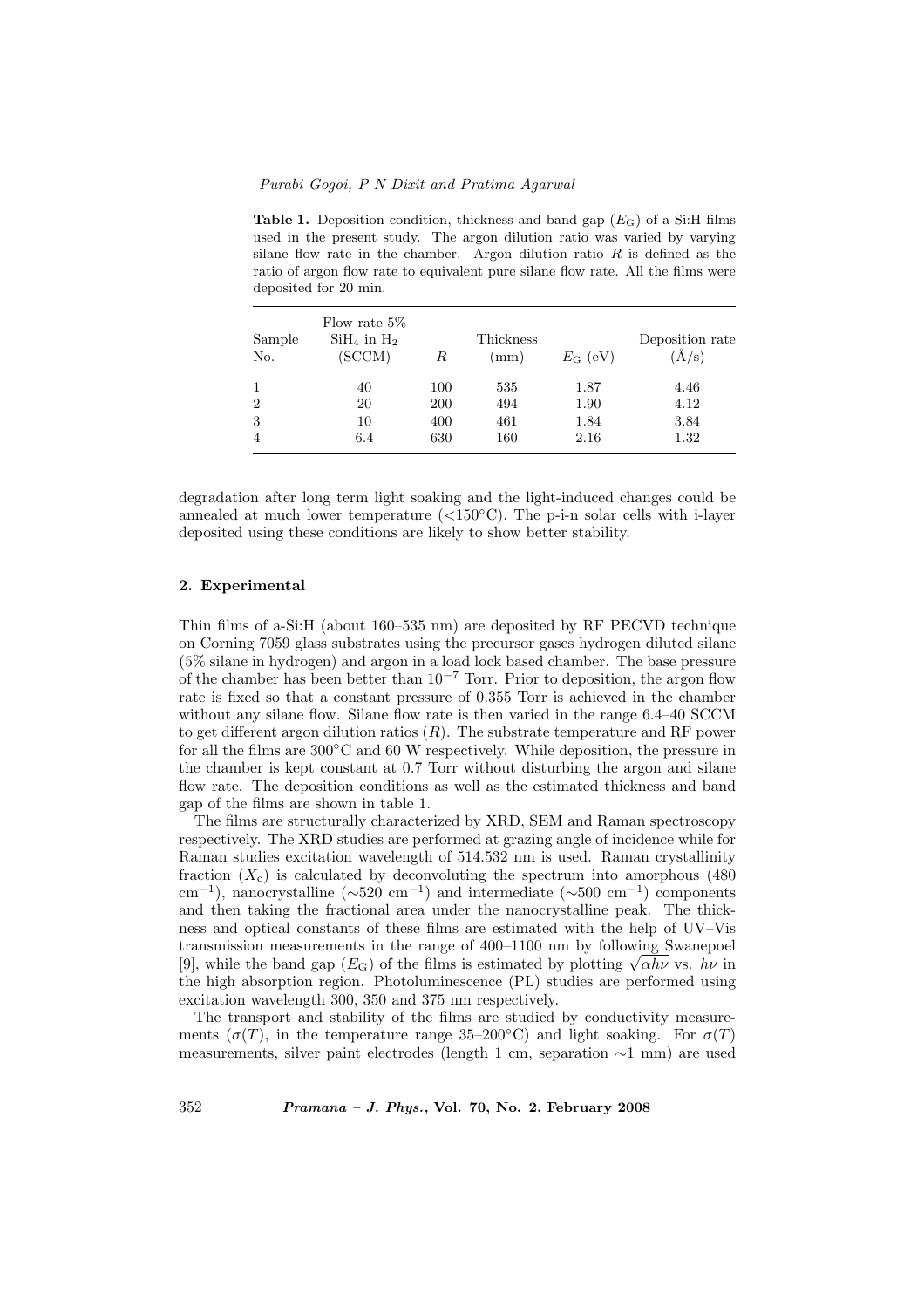Transport and stability studies on high band gap a-Si:H



Figure 1. XRD pattern of the films prepared using argon dilution. All the films show amorphous nature.

in co-planar geometry. All the measurements including annealing (at 200◦C) and light soaking are done in vacuum better than 10<sup>-5</sup> Torr. Prior to the  $\sigma(T)$  measurements, the films are annealed at 200°C for 2 h and then slowly cooled in vacuum (here onwards this state will be referred to as SC state). A 100 W halogen lamp is used for photoconductivity measurements and also for light soaking in vacuum through an optical window. The intensity of light falling on the sample is ∼100 mW cm<sup>−</sup><sup>2</sup> . Light soaking is done in vacuum in SC state of the films at room temperature using water filter to avoid heating of the films. A decrease in  $\sigma_d$  (dark conductivity) and  $\sigma_{ph}$  (photoconductivity) is seen for the first 2 h of light soaking after which it is saturated. The films are light soaked for 12 h (LS state). The  $\sigma(T)$ measurements are done while heating and cooling in the SC as well as LS states.

# 3. Results

Figure 1 shows the XRD pattern of the films. The XRD data reveal the amorphous nature for all the samples. SEM studies also show smooth conchoidal surface morphology. From the cross-sectional SEM on the fractured surfaces of the films also no columnar structure is observed.

For argon dilution ratio  $R \leq 400$ , the deposition rate is about 4–5 Å/s giving  $460-540$  nm thickness for the films for a deposition time of 20 min. As R is increased (SiH<sup>4</sup> flow rate is decreased) further, the deposition rate decreases drastically (1.3 Å/s, for  $R = 630$ , resulting in a very low thickness of the film. Even for this argon dilution, the deposition rate is found to be much higher compared to that reported in the literature (0.5–0.83 Å/s) [5]. For  $R \leq 400$  the band gap is estimated to be  $\sim$ 1.85–1.90 eV, which increases to 2.16 eV for  $R = 630$ .

*Pramana – J. Phys.*, Vol. 70, No. 2, February 2008  $353$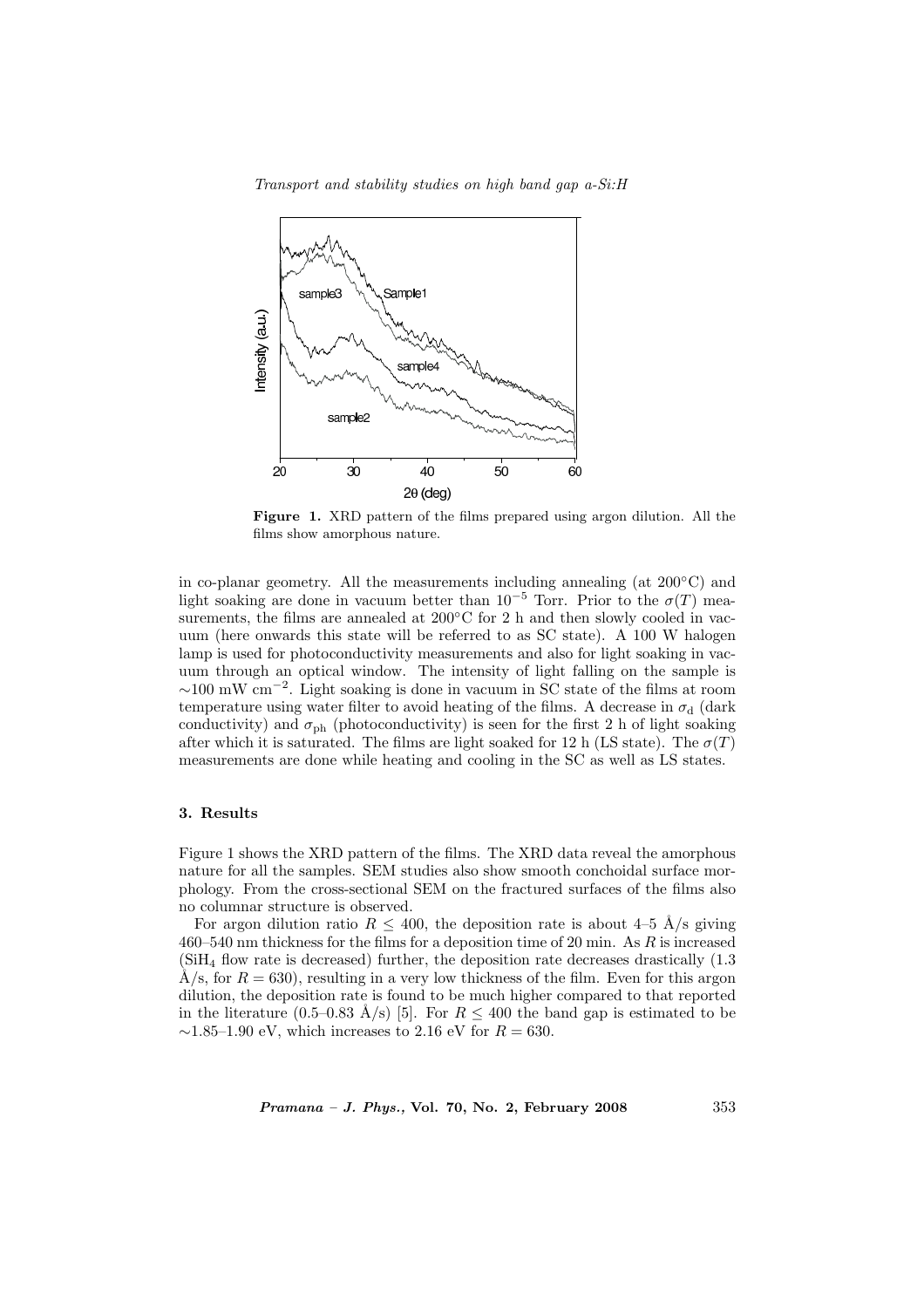

Figure 2. Raman scattering spectrum for the films. All the samples show a broad peak at  $480 \text{ cm}^{-1}$  corresponding to amorphous silicon and a sharp peak near  $515 \text{ cm}^{-1}$  corresponding to formation of nanocrystallites.

Raman studies show that the films are amorphous in nature with some nanocrystallites embedded in the network. Figure 2 shows the Raman data for the films. From the figure it is clear that the crystallinity increases with the dilution ratio. However, for the film with  $R = 630$ , the crystalline fraction is lower than the previous film in the series which could be because of the low thickness of the film, as the first few layers of the films are amorphous in nature with isolated nanocrystalline nuclides. The detailed results of Raman studies are presented elsewhere [10]. The PL studies give broad weak intensity peaks in the range of 500–700 nm (figure 3), which could be due to the presence of nanocrystallites in the samples.

Room temperature dark conductivity of the SC films ranges from  $\sim 10^{-10}$  to  $10^{-6} \Omega^{-1}$  cm<sup>-1</sup>, while photoconductivity varies from  $\sim 10^{-7}$  to  $10^{-5} \Omega^{-1}$  cm<sup>-1</sup>. Figure 4 shows the variation of  $\sigma_d$  (35°C) and  $\sigma_{ph}$  (35°C) as a function of argon dilution ratio, in the SC and LS states. Log  $\sigma_d$  vs.  $10^3/T$  curve for these films could be best fitted with two activation energies. Films prepared with the least argon dilution ( $R = 100$ ) show a small value of  $\sigma_d$  with  $\sigma_{ph}/\sigma_d$  ratio of more than four orders of magnitude, characteristic of a-Si:H films prepared with no dilution or small hydrogen dilution. When  $R$  is increased to 200, the formation of nanocrystallites begins and the films exhibit higher  $\sigma_d$  and significantly lower  $\sigma_{ph}$  (with  $\sigma_{ph}/\sigma_d \sim 10$ only). For the films with  $R = 400$ , which shows the maximum crystallinity fraction,  $\sigma_d$  becomes very low and  $\sigma_{ph}/\sigma_d \sim 2 \times 10^5$  (figure 5). Though the film corresponding to  $R = 200$  exhibits less light-induced changes, the  $\sigma_{\rm ph}/\sigma_{\rm d}$  ratio is small for these films. On the other hand, for the film with  $R = 400$ , the light-induced changes are less and also the  $\sigma_{\rm ph}/\sigma_{\rm d}$  value is quite high. The  $\sigma_{\rm d}$  curve in this case ( $R = 400$ ) has a nearly single activation energy  $E_d \sim 0.88 \text{ eV}$ . These values correspond to very good quality a-Si:H films suitable for device applications. Further increase in argon dilution increases  $\sigma_d$  considerably with smaller activation energy. In this case,  $\sigma_d$ 

354 Pramana – J. Phys., Vol. 70, No. 2, February 2008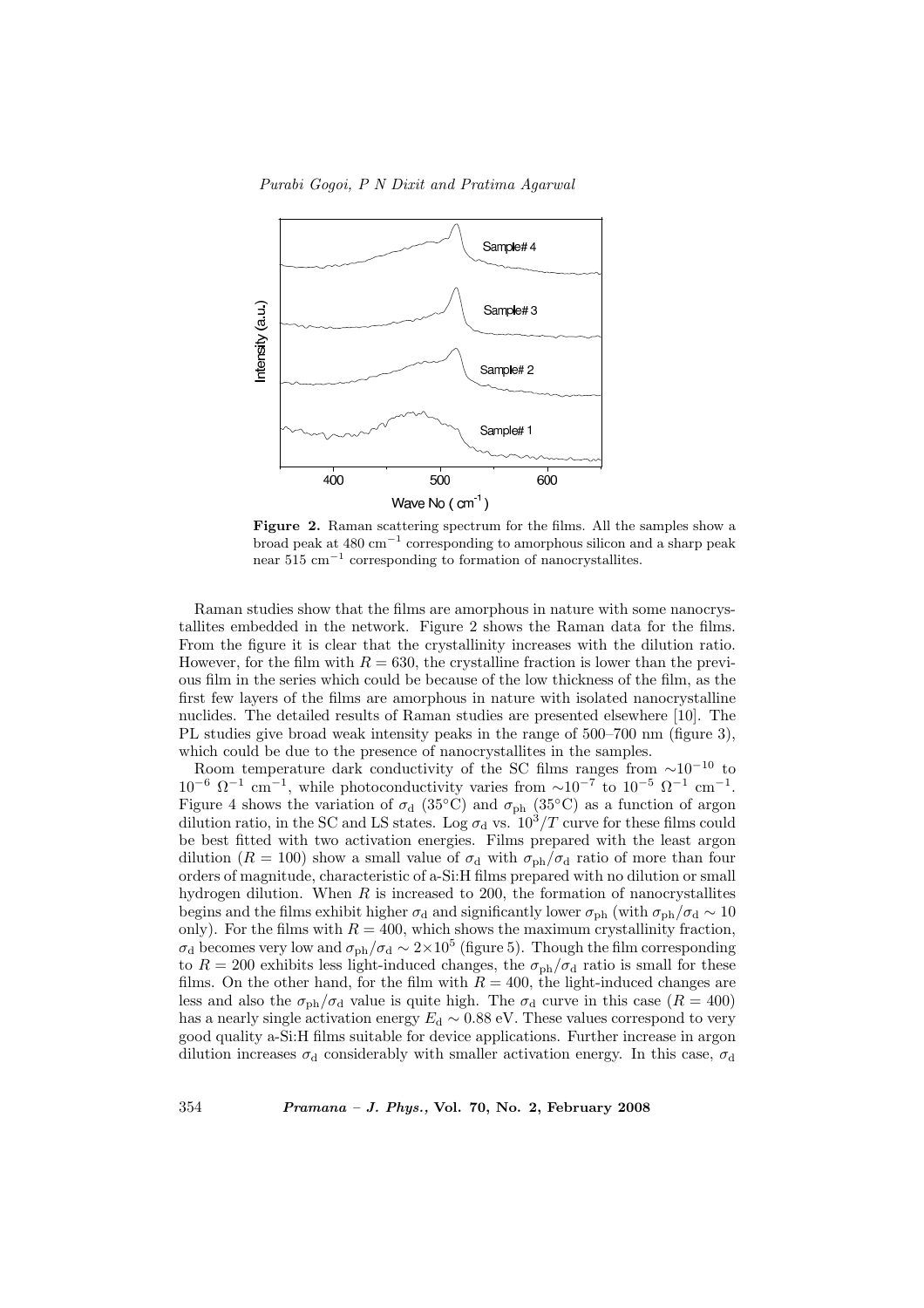

Transport and stability studies on high band gap a-Si:H

Figure 3. Photoluminescence emission spectrum of the samples under the present study. Weak and broad peaks are observed in the range 500–700 nm. The figure shows the data for excitation wavelength 375 nm.



**Figure 4.** Variation of dark conductivity  $(\sigma_d)$  and photoconductivity  $(\sigma_{ph})$  as a function of argon dilution ratio,  $R$  in both SC state as well as LS state. Circles are for dark conductivity while squares are for photoconductivity. Filled symbols are for SC state and open ones for LS state. Errors are included in the size of the symbol.

is close to the microcrystalline films, which is also supported by drastic decrease in the deposition rate.

After light soaking for 12 h (LS),  $\sigma_d$  (35°C) and  $\sigma_{ph}$  (35°C) for these films are not affected much; the maximum change is one order of magnitude for the films

Pramana – J. Phys., Vol. 70, No. 2, February 2008 355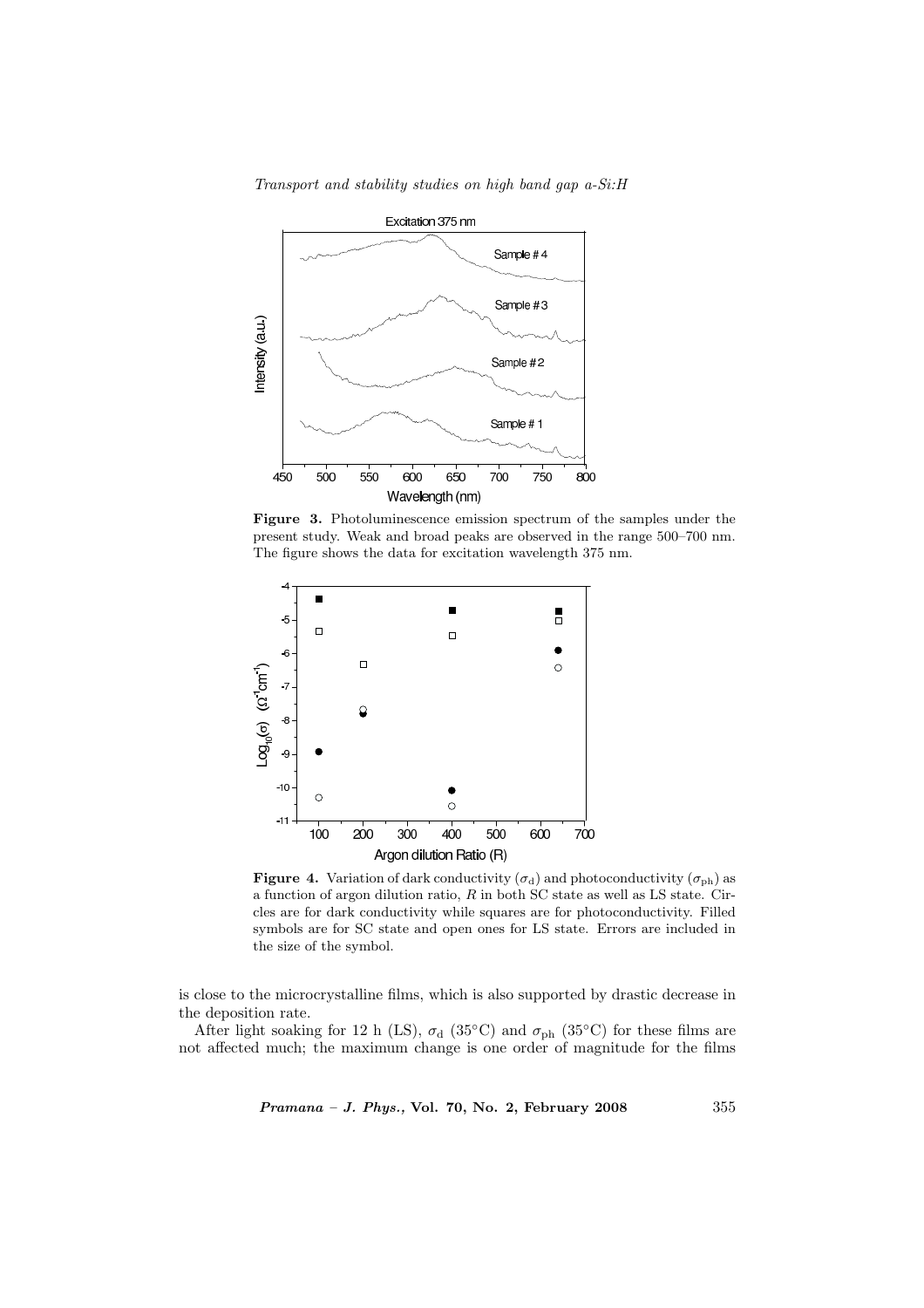

**Figure 5.** Log<sub>10</sub>  $\sigma$  vs.  $10^3/T$  curve for sample no. 3 corresponding to argon dilution  $R = 400$  (silane flow rate = 10 SCCM). Circles are for dark conductivity while squares are for photoconductivity. The filled and open circles correspond to SC and LS states respectively. Dark conductivity curve for the two states meet at  $T_{\rm E}$  and for  $T > T_{\rm E}$ ,  $\sigma(T)$  is the same for both the states.

corresponding to the lowest argon dilution. The  $\sigma(T)$  curve in the LS state meets that in SC states at some equilibrium temperature  $(T_{\rm E})$  and for  $T > T_{\rm E}$ ,  $\sigma(T)$  is same for both the states. The changes in  $\sigma_d$  after light soaking and  $T_E$ , for these films are much lower compared to that reported in literature (more than three orders of magnitude decrease and ∼200◦C respectively) for undoped a-Si:H films. It is also observed that as the argon dilution increases,  $T_{\rm E}$  decreases systematically. This lowering of  $T<sub>E</sub>$  for these films may again be due to the improvement in MRO. Figure 6 shows  $T_{\rm E}$  and  $E_{\rm d}$  for  $T > T_{\rm E}$  as a function of argon dilution. Conductivity measurements and stability studies suggest that the best quality a-Si:H films are produced when R is close to 400. The deposition rate for these samples is 3.84  $\AA$ /s and hence, these films are suitable for making cost-effective stable solar cells.

# 4. Discussion

In PECVD method, dilution by hydrogen or argon results in efficient dissociation of  $SiH_4$  into several species like  $SiH_3$ ,  $SiH_2$  with different lifetimes [8]. However, when only hydrogen is used as diluent gas, the main film forming precursor is SiH<sup>3</sup> which has a less sticking coefficient and traverses long distance on the surface before finding a silicon dangling bond; also in this case the atomic hydrogen etches the growing surface, thus the deposition rate is lower. In the case of argon dilution other radicals like Si,  $SiH$ ,  $SiH_2$  are present in the plasma. Due to their low mobility and high reactivity these species react with Si–H bond on the surface resulting in columnar growth with high deposition rate [4,5,11].

356 Pramana – J. Phys., Vol. 70, No. 2, February 2008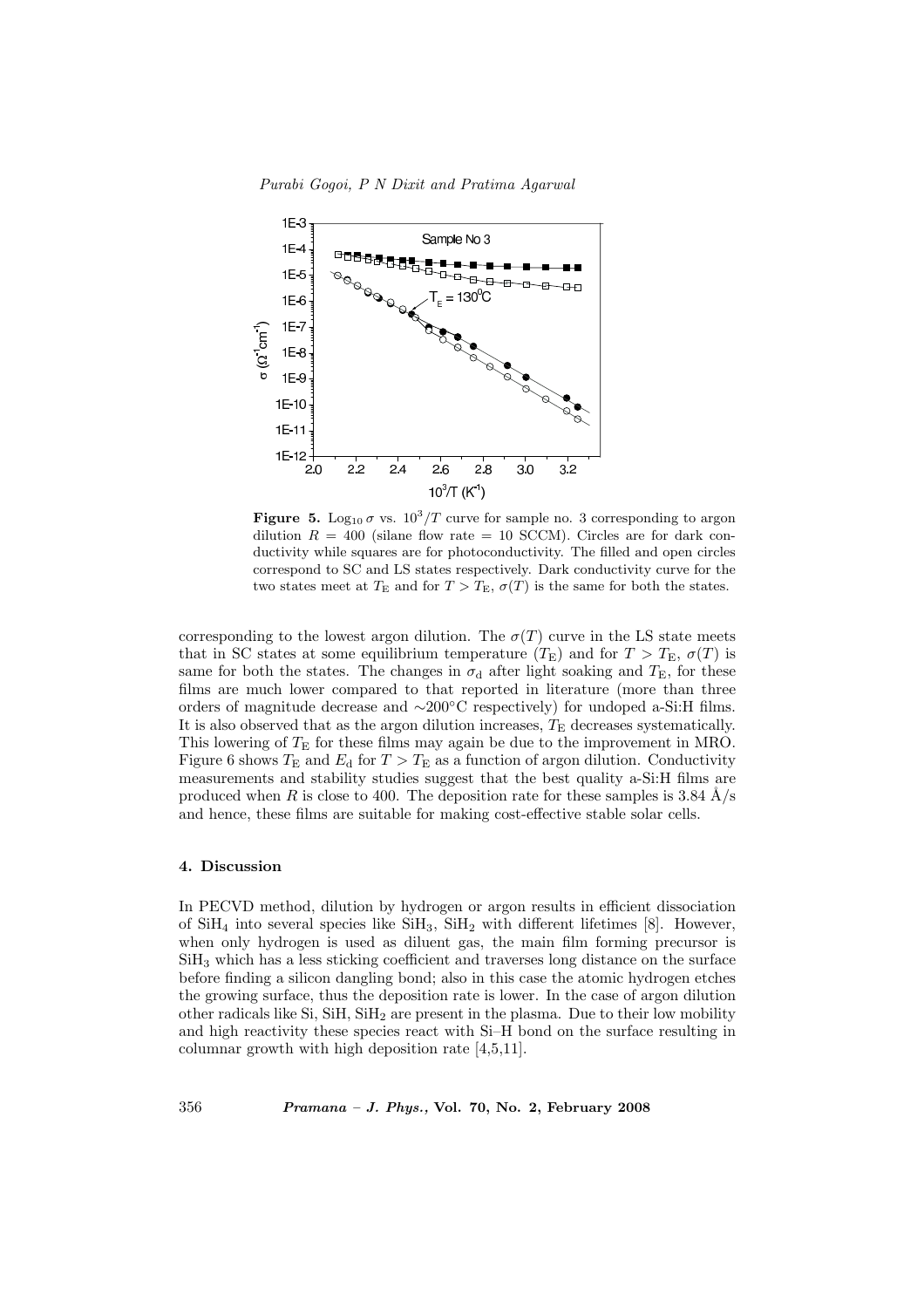

**Figure 6.** Variation of  $T_E$  and  $E_d$  as a function of argon dilution ratio. The plus are for  $T_{\rm E}$  while triangles are for  $E_{\rm d}$ . Errors are included in the size of the symbol.

In our case, when both hydrogen and argon are used as diluents, the presence of atomic hydrogen and Ar<sup>∗</sup> causes effective dissociation of SiH4. The mobility of the  $\text{SiH}_n$  radicals increases considerably due to coverage of surface by hydrogen. The species therefore insert themselves at energetically favorable sites preventing columnar growth, thus improving MRO. Ar<sup>∗</sup> also releases energy that is used in breaking weak Si–Si bonds [12] and reconstructing strong Si–Si bonds thus further improving the MRO and stability.

We associate the improved opto-electronic properties, better stability against light soaking and lower  $T_{\rm E}$  for these films with the improved MRO.  $T_{\rm E}$  decreases systematically with the increase in argon dilution, which indicates the lowering of defect annealing energy. The metastable changes after light soaking are believed to be due to the presence of potential fluctuations caused by inhomogeneous growth [13]. A mixture of hydrogen and argon dilution of silane possibly causes the homogeneous growth and improved order and thus less potential fluctuations in these films, which results in the reduced degradation of these films after exposure to light.

### 5. Conclusion

In this paper, we have reported the high deposition rate ( $\sim$ 4–5 Å/s), good transport properties and better stability against exposure to light of a-Si:H films prepared by argon and hydrogen dilution of  $SiH<sub>4</sub>$ . Presence of both  $Ar<sup>*</sup>$  and atomic hydrogen in the plasma helps in the efficient dissociation of  $SiH<sub>4</sub>$  and in the reconstruction of strong Si–Si bonds thus improving the MRO and stability against light soaking. The best-quality samples are obtained with argon dilution ratio around 400 for

*Pramana – J. Phys.*, Vol. 70, No. 2, February 2008  $357$